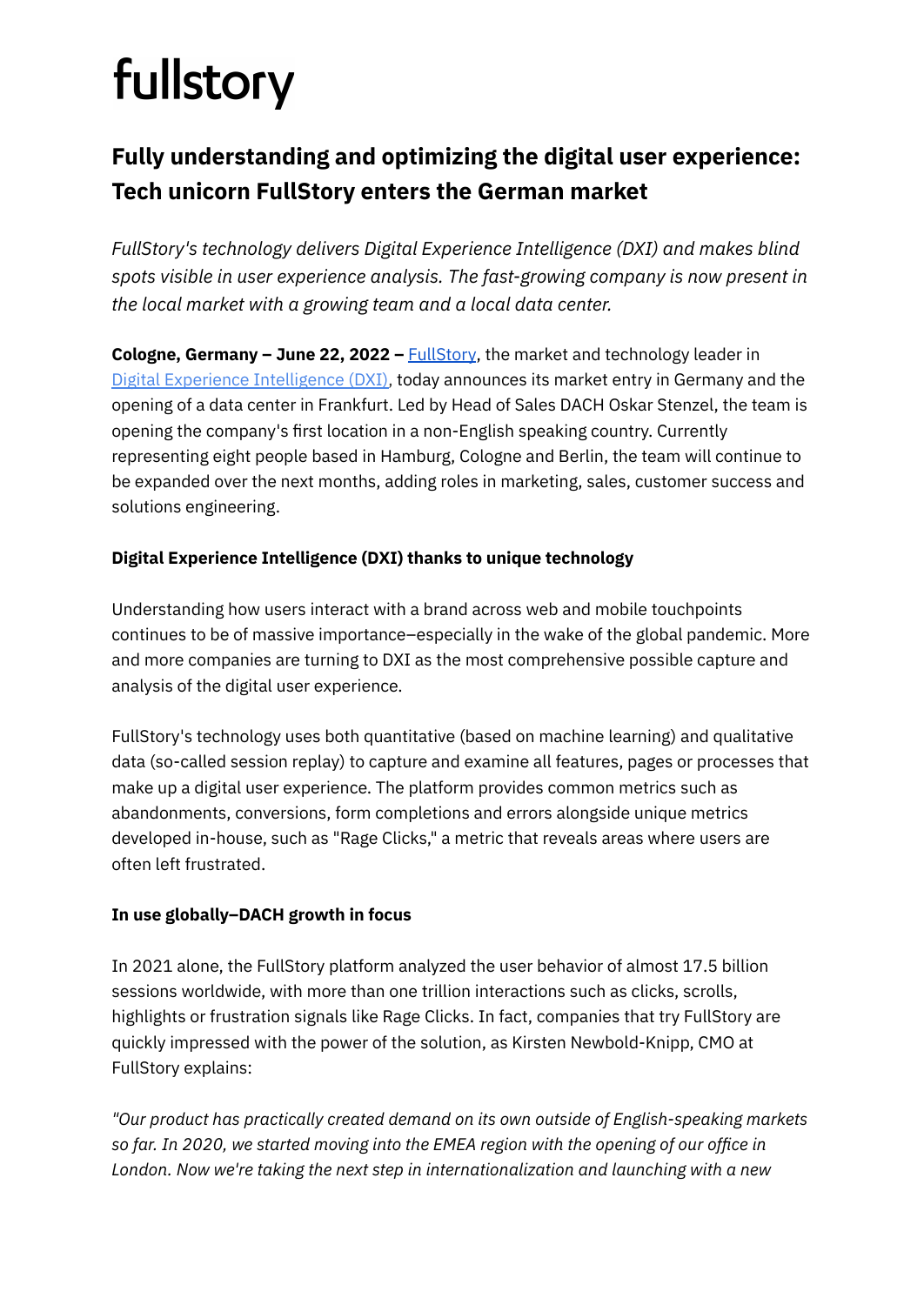## *team and a regional data center in Germany, because this is one of our most important growth markets."*

Since its founding in 2014, FullStory can look back on a continuous success story and recent rapid company growth. The technology company has raised a total of \$173 million in multiple funding rounds from investors including Permira, Kleiner Perkins, GV, Stripes, Dell Technologies Capital, Salesforce Ventures and Glynn Capital, and was valued at \$1.8 billion in August 2021. In the same year, FullStory doubled its workforce and currently employs more than 600 people worldwide.

The company currently serves just over 3,300 customers in 70 countries. In both EMEA and APAC, FullStory achieved 100 percent revenue growth in 2021, with new customers including Kogan, MYOB, Zip, Endeavour Group, Flight Centre.

### Oskar Stenzel, Head of Sales DACH at FullStory adds:

*"We are excited to take off in the DACH market with immediate effect. Already, great companies based in German-speaking countries like Mammut and SoundCloud are using our technology–and we're convinced that more exciting names will follow soon!"*

#### **Data protection and data security**

The issue of data protection is of particular importance in the area of digital experience intelligence. FullStory, fully GDPR compliant, developed proprietary technology to provide complete visibility into the way users interact with digital experience without collecting any of the sensitive, unnecessary information that creates risk. In addition, FullStory is opening its own data center in Germany deepening commitment to GDPR compliance and client protection.

#### **Making blind spots visible–without tagging**

FullStory can be quickly integrated into websites and apps by adding a few lines of code. The technology starts gathering insights immediately from comprehensive, indexed, and searchable data– including the ability to view session replay of specific users at any time and analyzing in detail where there is potential for improvement. Thanks to Autocapture, product managers, software developers and UX designers no longer have to know in advance to tag a feature, page or process before they can examine it more closely. In the past, this conventional approach inevitably led to blind spots as the complete user experience could never be mapped. FullStory's exclusive approach leapfrogs legacy tools that only aggregate information and metrics on "how" consumers engage with products or services online, but fall short of providing the critical context around "why."